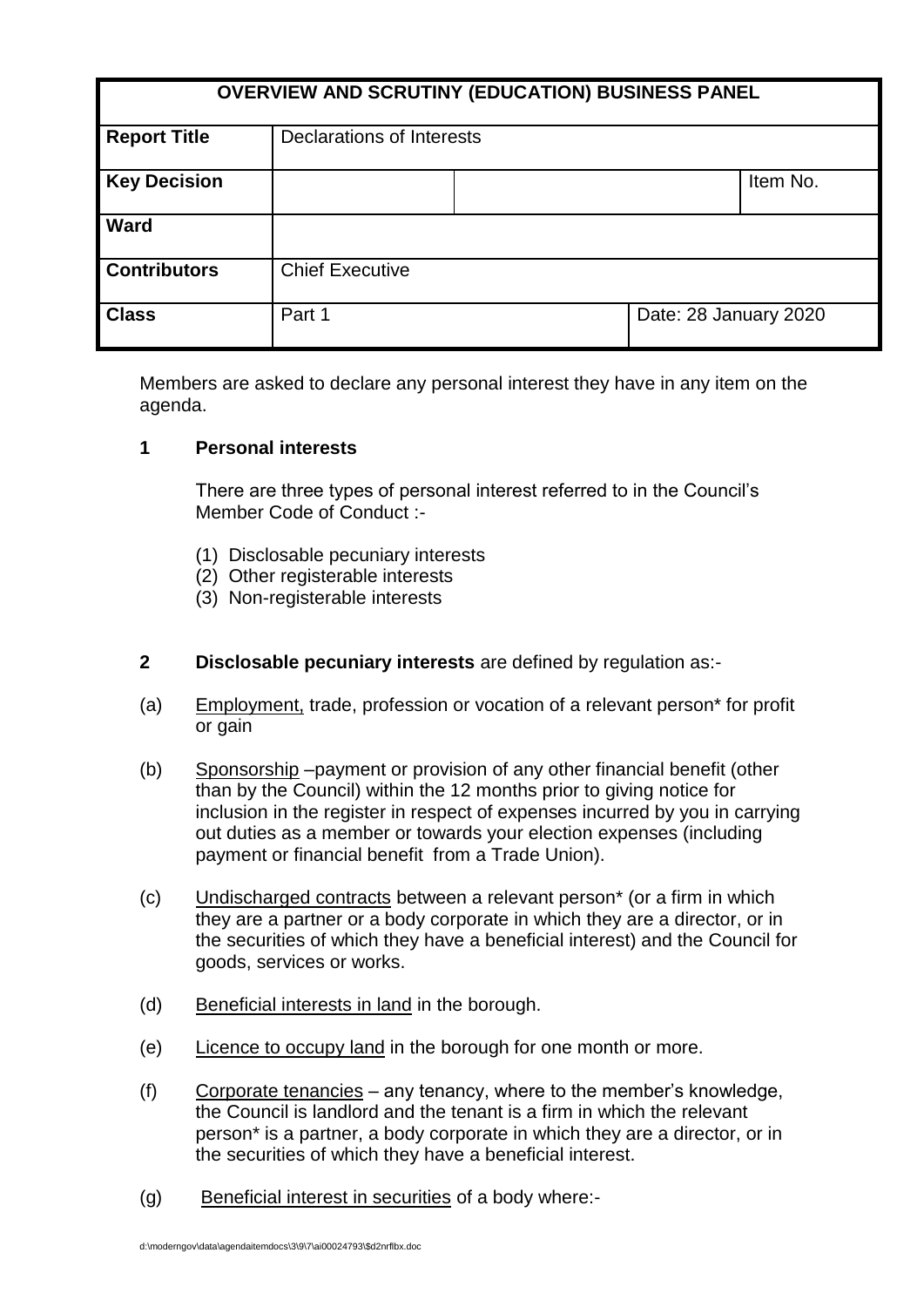- (a) that body to the member's knowledge has a place of business or land in the borough; and
- (b) either
	- (i) the total nominal value of the securities exceeds £25,000 or 1/100 of the total issued share capital of that body; or

(ii) if the share capital of that body is of more than one class, the total nominal value of the shares of any one class in which the relevant person\* has a beneficial interest exceeds 1/100 of the total issued share capital of that class.

\*A relevant person is the member, their spouse or civil partner, or a person with whom they live as spouse or civil partner.

### **(3) Other registerable interests**

The Lewisham Member Code of Conduct requires members also to register the following interests:-

- (a) Membership or position of control or management in a body to which you were appointed or nominated by the Council
- (b) Any body exercising functions of a public nature or directed to charitable purposes , or whose principal purposes include the influence of public opinion or policy, including any political party
- (c) Any person from whom you have received a gift or hospitality with an estimated value of at least £25

#### **(4) Non registerable interests**

Occasions may arise when a matter under consideration would or would be likely to affect the wellbeing of a member, their family, friend or close associate more than it would affect the wellbeing of those in the local area generally, but which is not required to be registered in the Register of Members' Interests (for example a matter concerning the closure of a school at which a Member's child attends).

# **(5) Declaration and Impact of interest on member's participation**

(a) Where a member has any registerable interest in a matter and they are present at a meeting at which that matter is to be discussed, they must declare the nature of the interest at the earliest opportunity and in any event before the matter is considered. The declaration will be recorded in the minutes of the meeting. If the matter is a disclosable pecuniary interest the member must take not part in consideration of the matter and withdraw from the room before it is considered. They must not seek improperly to influence the decision in any way. **Failure to declare such an interest which has not already been entered in the Register of Members' Interests, or participation where such an interest exists, is liable to prosecution and on conviction carries a fine**